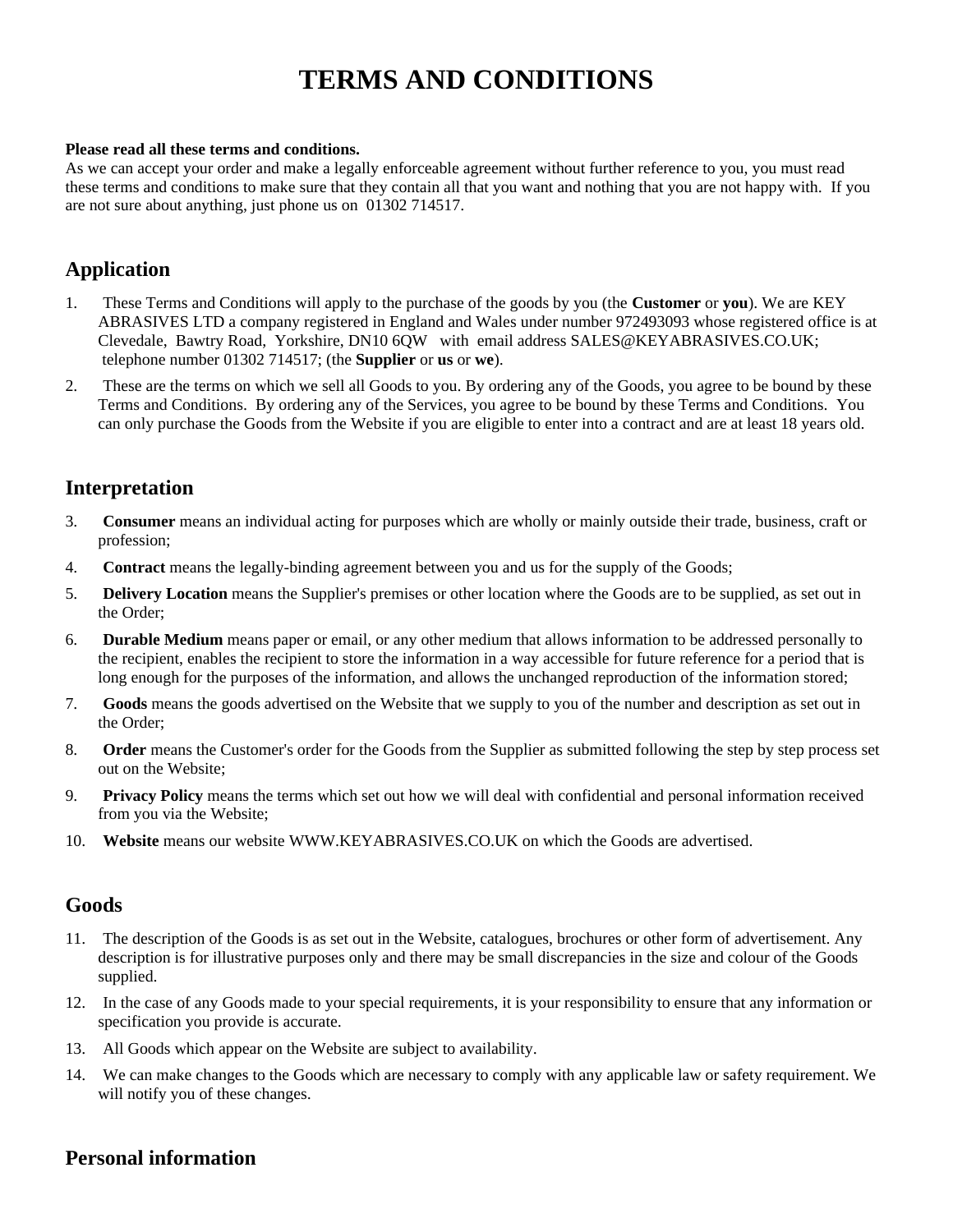- 15. We retain and use all information strictly under the Privacy Policy.
- 16. We may contact you by using e-mail or other electronic communication methods and by pre-paid post and you expressly agree to this.

# **Basis of Sale**

- 17. The description of the Goods in our website does not constitute a contractual offer to sell the Goods. When an Order has been submitted on the Website, we can reject it for any reason, although we will try to tell you the reason without delay.
- 18. The Order process is set out on the Website. Each step allows you to check and amend any errors before submitting the Order. It is your responsibility to check that you have used the ordering process correctly.
- 19. A Contract will be formed for the sale of Goods ordered only when you receive an email from us confirming the Order (**Order Confirmation**). You must ensure that the Order Confirmation is complete and accurate and inform us immediately of any errors. We are not responsible for any inaccuracies in the Order placed by you. By placing an Order you agree to us giving you confirmation of the Contract by means of an email with all information in it (ie the Order Confirmation). You will receive the Order Confirmation within a reasonable time after making the Contract, but in any event not later than the delivery of any Goods supplied under the Contract.
- 20. Any quotation is valid for a maximum period of 30 days from its date, unless we expressly withdraw it at an earlier time.
- 21. No variation of the Contract, whether about description of the Goods, Fees or otherwise, can be made after it has been entered into unless the variation is agreed by the Customer and the Supplier in writing.
- 22. We intend that these Terms and Conditions apply only to a Contract entered into by you as a Consumer. If this is not the case, you must tell us, so that we can provide you with a different contract with terms which are more appropriate for you and which might, in some respects, be better for you, eg by giving you rights as a business.

### **Price and Payment**

- 23. The price of the Goods and any additional delivery or other charges is that set out on the Website at the date of the Order or such other price as we may agree in writing.
- 24. Prices and charges include VAT at the rate applicable at the time of the Order.
- 25. You must pay by submitting your credit or debit card details with your Order and we can take payment immediately or otherwise before delivery of the Goods.

# **Delivery**

- 26. We will deliver the Goods, to the Delivery Location by the time or within the agreed period or, failing any agreement, without undue delay and, in any event, not more than 30 days after the day on which the Contract is entered into.
- 27. In any case, regardless of events beyond our control, if we do not deliver the Goods on time, you can (in addition to any other remedies) treat the Contract at an end if:
	- a. we have refused to deliver the Goods, or if delivery on time is essential taking into account all the relevant circumstances at the time the Contract was made, or you said to us before the Contract was made that delivery on time was essential; or
	- b. after we have failed to deliver on time, you have specified a later period which is appropriate to the circumstances and we have not delivered within that period.
- 28. If you treat the Contract at an end, we will (in addition to other remedies) promptly return all payments made under the Contract.
- 29. If you were entitled to treat the Contract at an end, but do not do so, you are not prevented from cancelling the Order for any Goods or rejecting Goods that have been delivered and, if you do this, we will (in addition to other remedies) without delay return all payments made under the Contract for any such cancelled or rejected Goods. If the Goods have been delivered, you must return them to us or allow us to collect them from you and we will pay the costs of this.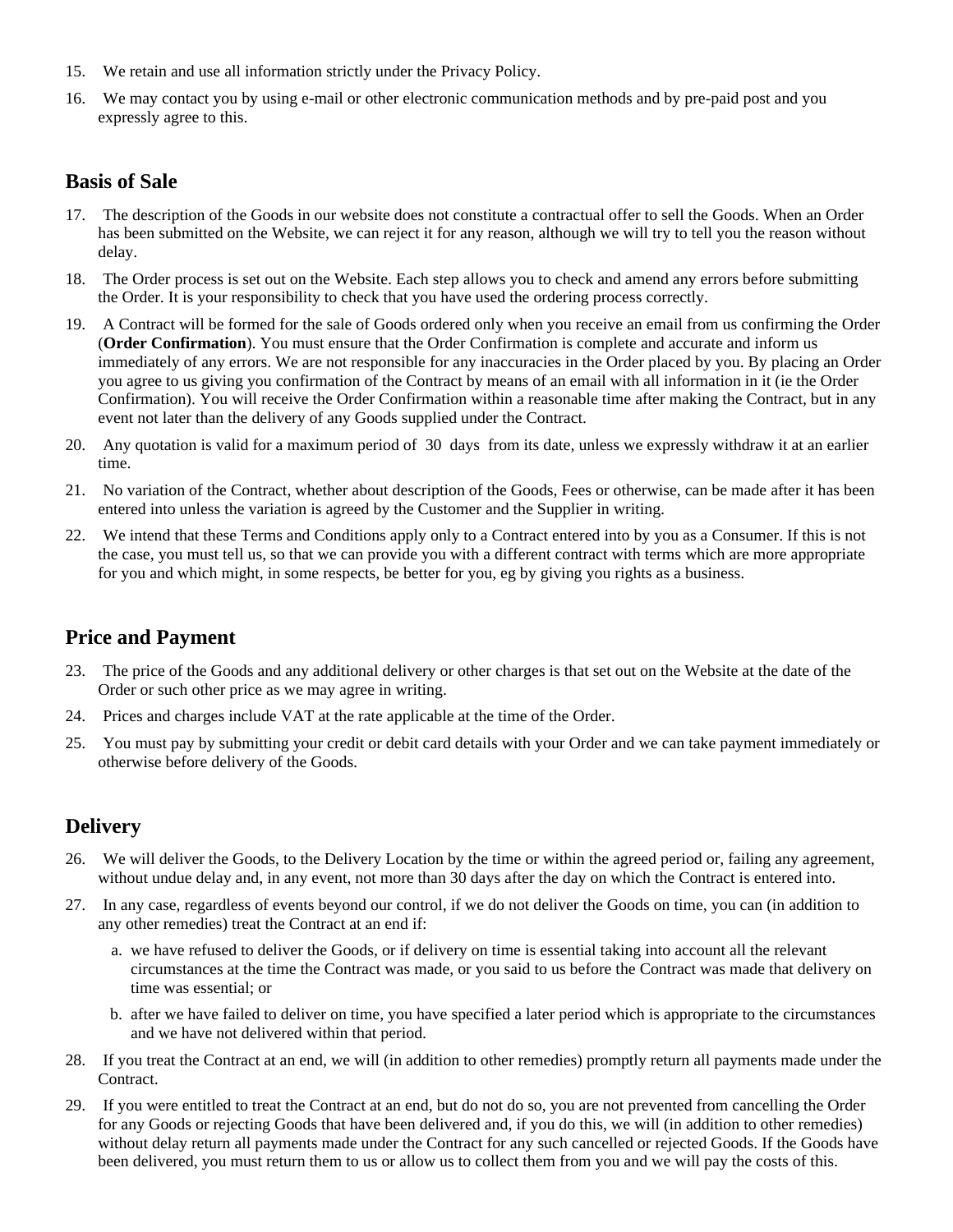- 30. If any Goods form a commercial unit (a unit is a commercial unit if division of the unit would materially impair the value of the goods or the character of the unit) you cannot cancel or reject the Order for some of those Goods without also cancelling or rejecting the Order for the rest of them.
- 31. We do not generally deliver to addresses outside England and Wales, Scotland, Northern Ireland, the Isle of Man and Channels Islands. If, however, we accept an Order for delivery outside that area, you may need to pay import duties or other taxes, as we will not pay them.
- 32. You agree we may deliver the Goods in instalments if we suffer a shortage of stock or other genuine and fair reason, subject to the above provisions and provided you are not liable for extra charges.
- 33. If you or your nominee fail, through no fault of ours, to take delivery of the Goods at the Delivery Location, we may charge the reasonable costs of storing and redelivering them.
- 34. The Goods will become your responsibility from the completion of delivery or Customer collection. You must, if reasonably practicable, examine the Goods before accepting them.

### **Risk and Title**

- 35. Risk of damage to, or loss of, any Goods will pass to you when the Goods are delivered to you.
- 36. You do not own the Goods until we have received payment in full. If full payment is overdue or a step occurs towards your bankruptcy, we can choose, by notice to cancel any delivery and end any right to use the Goods still owned by you, in which case you must return them or allow us to collect them.

## **Withdrawal, returns and cancellation**

- 37. You can withdraw the Order by telling us before the Contract is made, if you simply wish to change your mind and without giving us a reason, and without incurring any liability.
- 38. This is a **distance contract** (as defined below) which has the cancellation rights **(Cancellation Rights)** set out below. These Cancellation Rights, however, do not apply, to a contract for the following goods (with no others) in the following circumstances:
	- a. foodstuffs, beverages or other goods intended for current consumption in the household and which are supplied on frequent and regular rounds to your residence or workplace;
	- b. goods that are made to your specifications or are clearly personalised;
	- c. goods which are liable to deteriorate or expire rapidly.
- 39. Also, the Cancellation Rights for a Contract cease to be available in the following circumstances:
	- a. in the case of any sales contract, if the goods become mixed inseparably (according to their nature) with other items after delivery.

### *Right to cancel*

- 40. Subject as stated in these Terms and Conditions, you can cancel this contract within 14 days without giving any reason.
- 41. The cancellation period will expire after 14 days from the day on which you acquire, or a third party, other than the carrier indicated by you, acquires physical possession of the last of the Goods. In a contract for the supply of goods over time (ie subscriptions), the right to cancel will be 14 days after the first delivery.
- 42. To exercise the right to cancel, you must inform us of your decision to cancel this Contract by a clear statement setting out your decision (eg a letter sent by post or email). You can use the attached model cancellation form, but it is not obligatory. In any event, you must be able to show clear evidence of when the cancellation was made, so you may decide to use the model cancellation form.
- 43. You can also electronically fill in and submit the model cancellation form or any other clear statement of the Customer's decision to cancel the Contract on our website WWW.KEYABRASIVES.CO.UK. If you use this option, we will communicate to you an acknowledgement of receipt of such a cancellation in a Durable Medium (eg by email) without delay.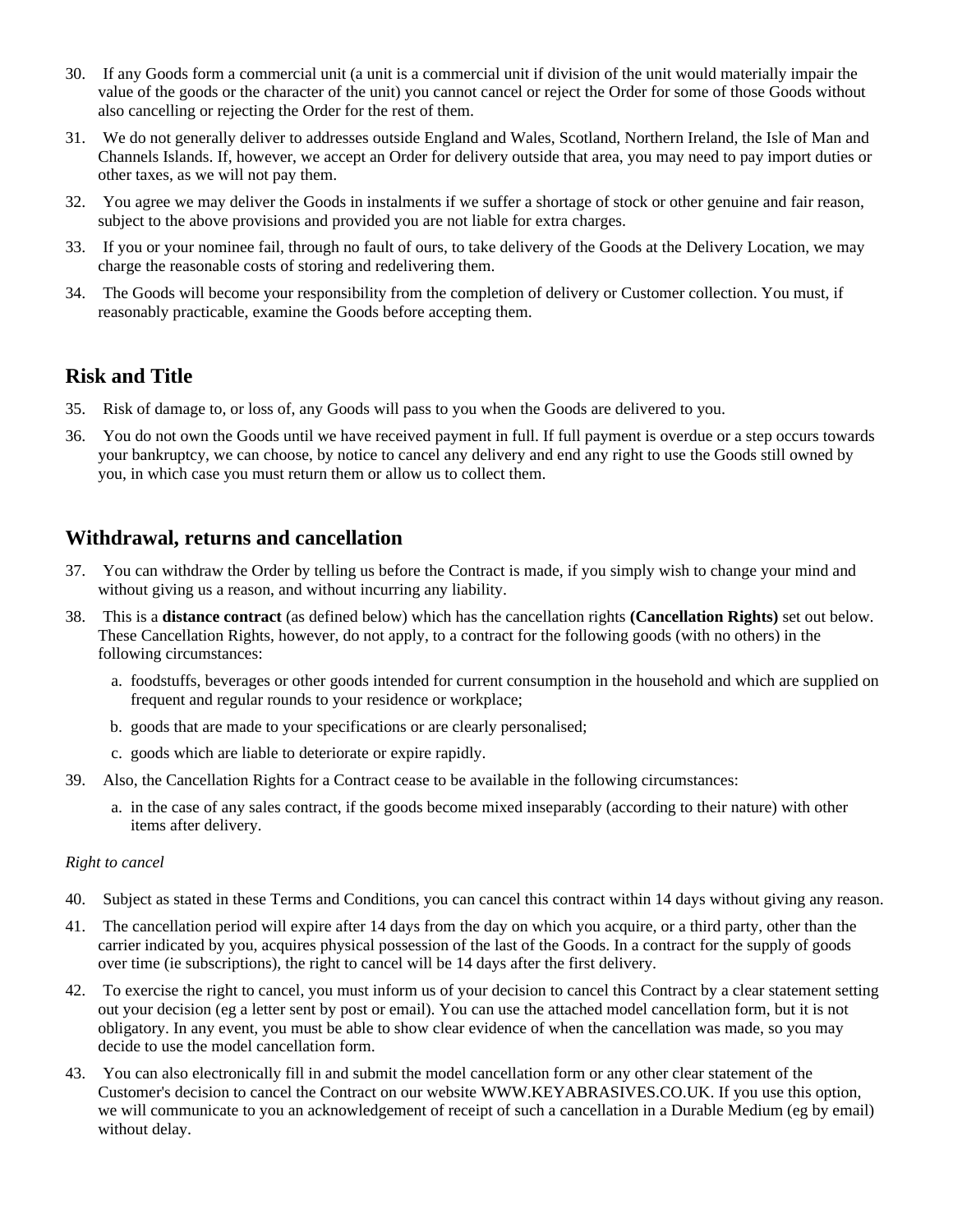44. To meet the cancellation deadline, it is sufficient for you to send your communication concerning your exercise of the right to cancel before the cancellation period has expired.

### *Effects of cancellation in the cancellation period*

45. Except as set out below, if you cancel this Contract, we will reimburse to you all payments received from you, including the costs of delivery (except for the supplementary costs arising if you chose a type of delivery other than the least expensive type of standard delivery offered by us).

### *Deduction for Goods supplied*

46. We may make a deduction from the reimbursement for loss in value of any Goods supplied, if the loss is the result of unnecessary handling by you (ie handling the Goods beyond what is necessary to establish the nature, characteristics and functioning of the Goods: eg it goes beyond the sort of handling that might be reasonably allowed in a shop). This is because you are liable for that loss and, if that deduction is not made, you must pay us the amount of that loss.

### *Timing of reimbursement*

- 47. If we have not offered to collect the Goods, we will make the reimbursement without undue delay, and not later than:
	- a. 14 days after the day we receive back from you any Goods supplied, or
	- b. (if earlier) 14 days after the day you provide evidence that you have sent back the Goods.
- 48. If we have offered to collect the Goods or if no Goods were supplied, we will make the reimbursement without undue delay, and not later than 14 days after the day on which we are informed about your decision to cancel this Contract.
- 49. We will make the reimbursement using the same means of payment as you used for the initial transaction, unless you have expressly agreed otherwise; in any event, you will not incur any fees as a result of the reimbursement.

### *Returning Goods*

- 50. If you have received Goods in connection with the Contract which you have cancelled, you must send back the Goods or hand them over to us at Finningley Grange Farm, Wroot Road, South Yorkshire, DN9 3DU without delay and in any event not later than 14 days from the day on which you communicate to us your cancellation of this Contract. The deadline is met if you send back the Goods before the period of 14 days has expired. You agree that you will have to bear the cost of returning the Goods.
- 51. For the purposes of these Cancellation Rights, these words have the following meanings:
	- a. **distance contract** means a contract concluded between a trader and a consumer under an organised distance sales or service-provision scheme without the simultaneous physical presence of the trader and the consumer, with the exclusive use of one or more means of distance communication up to and including the time at which the contract is concluded;
	- b. **sales contract** means a contract under which a trader transfers or agrees to transfer the ownership of goods to a consumer and the consumer pays or agrees to pay the price, including any contract that has both goods and services as its object.

# **Conformity and Guarantee**

- 52. We have a legal duty to supply the Goods in conformity with the Contract, and will not have conformed if it does not meet the following obligation.
- 53. Upon delivery, the Goods will:
	- a. be of satisfactory quality;
	- b. be reasonably fit for any particular purpose for which you buy the Goods which, before the Contract is made, you made known to us (unless you do not actually rely, or it is unreasonable for you to rely, on our skill and judgment) and be fit for any purpose held out by us or set out in the Contract; and
	- c. conform to their description.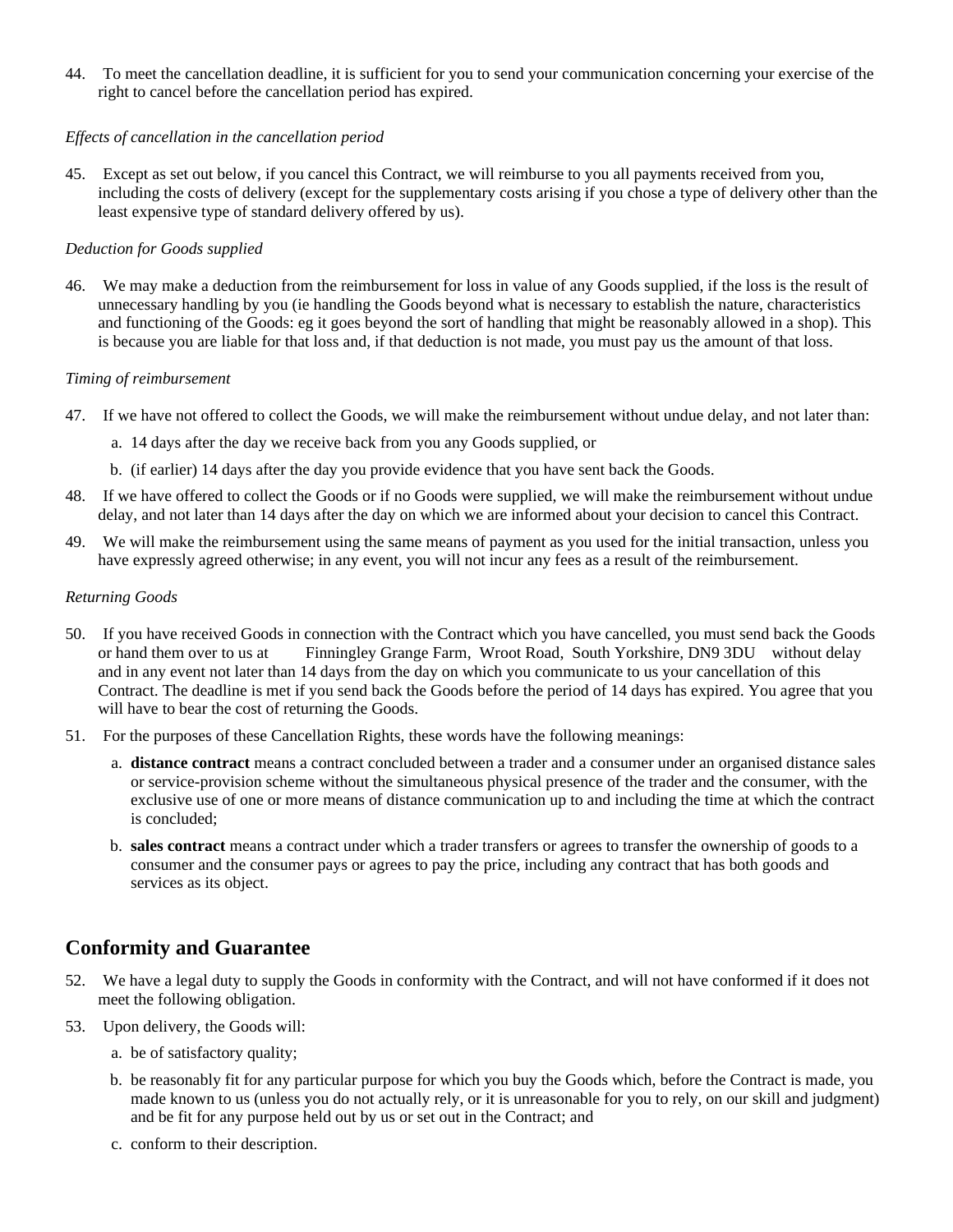- 54. It is not a failure to conform if the failure has its origin in your materials.
- 55. We will immediately, or within a reasonable time, give you the benefit of the free guarantee given by the manufacturer of the Goods. Details of the guarantee, including the name and address of the manufacturer, the duration and territorial scope of the guarantee, are set out in the manufacturer's guarantee provided with the Goods. This guarantee will take effect at the time the Goods are delivered, and will not reduce your legal rights.
- 56. We will provide the following after-sales service: INFORMATION ON THE GRIT PURCHASED.

### **Successors and our sub-contractors**

57. Either party can transfer the benefit of this Contract to someone else, and will remain liable to the other for its obligations under the Contract. The Supplier will be liable for the acts of any sub-contractors who it chooses to help perform its duties.

### **Circumstances beyond the control of either party**

- 58. In the event of any failure by a party because of something beyond its reasonable control:
	- a. the party will advise the other party as soon as reasonably practicable; and
	- b. the party's obligations will be suspended so far as is reasonable, provided that that party will act reasonably, and the party will not be liable for any failure which it could not reasonably avoid, but this will not affect the Customer's above rights relating to delivery and any right to cancel, below.

### **Privacy**

- 59. Your privacy is critical to us. We respect your privacy and comply with the General Data Protection Regulation with regard to your personal information.
- 60. These Terms and Conditions should be read alongside, and are in addition to our policies, including our privacy policy () and cookies policy ().
- 61. For the purposes of these Terms and Conditions:
	- a. 'Data Protection Laws' means any applicable law relating to the processing of Personal Data, including, but not limited to the GDPR.
	- b. 'GDPR' means the UK General Data Protection Regulation.
	- c. 'Data Controller', 'Personal Data' and 'Processing' shall have the same meaning as in the GDPR.
- 62. We are a Data Controller of the Personal Data we Process in providing Goods to you.
- 63. Where you supply Personal Data to us so we can provide Goods to you, and we Process that Personal Data in the course of providing the Goods to you, we will comply with our obligations imposed by the Data Protection Laws:
	- a. before or at the time of collecting Personal Data, we will identify the purposes for which information is being collected;
	- b. we will only Process Personal Data for the purposes identified;
	- c. we will respect your rights in relation to your Personal Data; and
	- d. we will implement technical and organisational measures to ensure your Personal Data is secure.
- 64. For any enquiries or complaints regarding data privacy, you can e-mail: ACCOUNTS@KEYABRASIVES.CO.UK.

# **Excluding liability**

65. The Supplier does not exclude liability for: (i) any fraudulent act or omission; or (ii) for death or personal injury caused by negligence or breach of the Supplier's other legal obligations. Subject to this, the Supplier is not liable for (i)